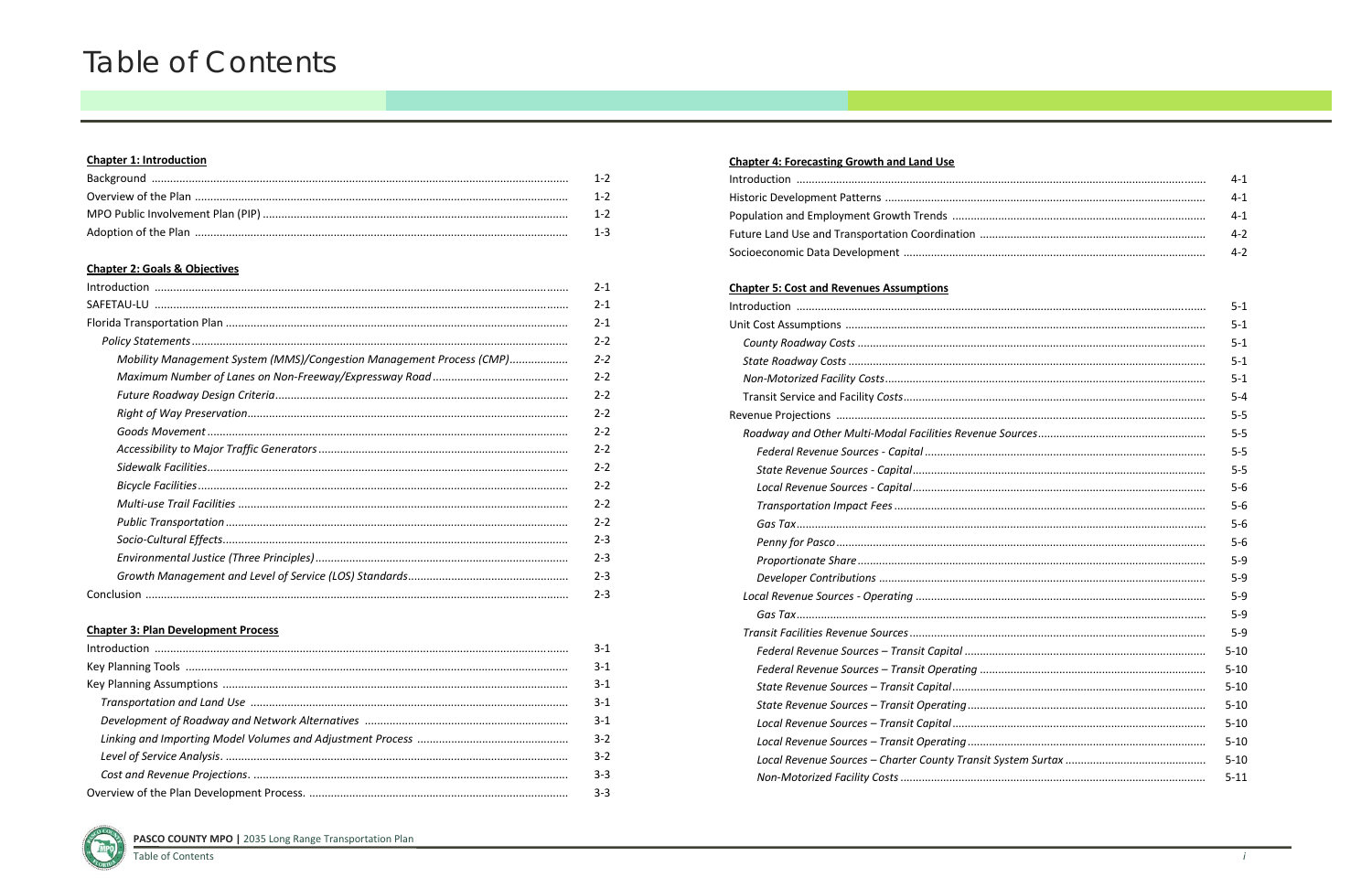# **Chapter 6: Needs Plan**

|  | $6-1$    |
|--|----------|
|  |          |
|  | $6 - 3$  |
|  | $6 - 3$  |
|  | $6 - 3$  |
|  | $6 - 3$  |
|  | 6-4      |
|  | 6-4      |
|  | 6-4      |
|  | $6-7$    |
|  | $6 - 7$  |
|  | $6-10$   |
|  | $6 - 11$ |

# **Chapter 7: Cost Affordable Plan**

| $7 - 1$  |
|----------|
| $7 - 3$  |
| $7 - 12$ |
| $7 - 12$ |
| $7 - 12$ |
| $7 - 15$ |
| $7-18$   |
| $7-18$   |
| $7 - 19$ |
| $7 - 24$ |
| $7 - 24$ |
| 7-29     |

# **Chapter 8: Performance Evaluation**

| $8 - 1$  |
|----------|
| $8 - 1$  |
| $8-6$    |
| $8 - 12$ |
| $8 - 12$ |
| $8 - 12$ |
| $8 - 12$ |
| $8 - 13$ |
| $8 - 13$ |

| 8-16  |
|-------|
| -8-16 |
| 8-16  |

| <b>Chapter 9: Congestion Management Process Summary</b> |          |
|---------------------------------------------------------|----------|
|                                                         | $9 - 1$  |
|                                                         | $9 - 1$  |
|                                                         | $9 - 1$  |
|                                                         | $9 - 1$  |
|                                                         | $9 - 2$  |
|                                                         | $9 - 2$  |
|                                                         | $9 - 2$  |
|                                                         | $9 - 3$  |
|                                                         | $9 - 7$  |
|                                                         | $9 - 8$  |
|                                                         | $9 - 11$ |
|                                                         | $9 - 11$ |
|                                                         | $9 - 11$ |
|                                                         | $9 - 12$ |
|                                                         | $9 - 12$ |
|                                                         | $9 - 12$ |
|                                                         | $9 - 12$ |
|                                                         | $9 - 12$ |
|                                                         | $9 - 13$ |
|                                                         | $9 - 13$ |
|                                                         | $9 - 13$ |
|                                                         | $9 - 13$ |
|                                                         | $9 - 13$ |
|                                                         | $9 - 13$ |
|                                                         | $9 - 14$ |
|                                                         | $9 - 14$ |
| PASCO COUNTY MPO   2035 Long Range Transportation       | $9 - 14$ |



Table of Contents

⊢Plar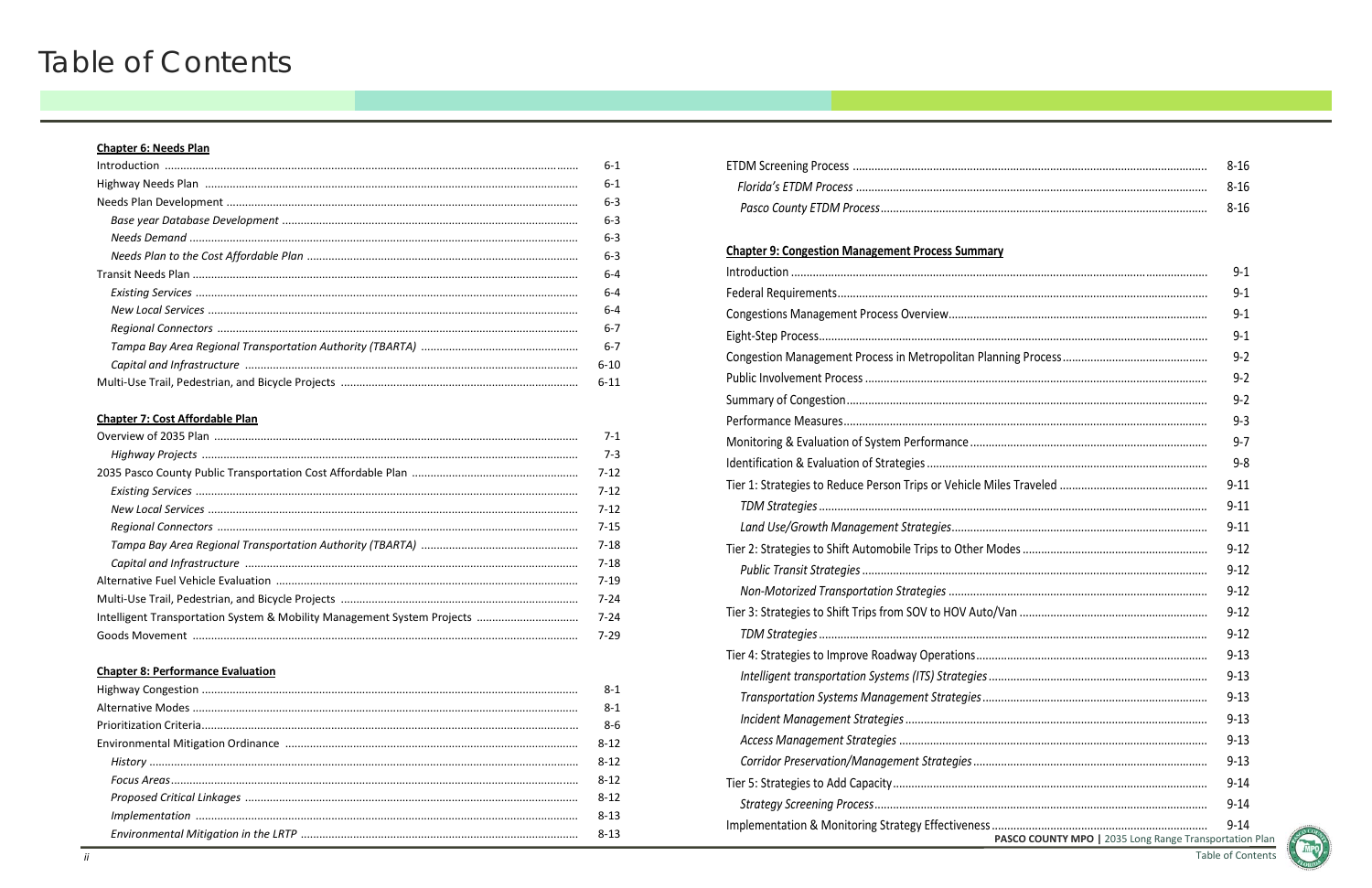## **Chapter 10: Public Participation**

| $10-1$   |
|----------|
| $10-1$   |
| $10-1$   |
| $10 - 4$ |
| $10 - 6$ |
| $10-7$   |
| $10 - 7$ |
| $10 - 7$ |
| $10-7$   |
| $10-7$   |
| $10 - 8$ |
| $10 - 8$ |

#### **Chapter 11: Regional Transportation Plan**

|  | $11 - 1$  |
|--|-----------|
|  | $11 - 1$  |
|  | $11 - 1$  |
|  | $11 - 2$  |
|  | $11-3$    |
|  | $11-3$    |
|  | $11 - 4$  |
|  | $11 - 4$  |
|  | $11 - 5$  |
|  | $11 - 5$  |
|  | $11 - 5$  |
|  |           |
|  | $11-9$    |
|  | $11-9$    |
|  | $11-9$    |
|  | $11-9$    |
|  | $11 - 10$ |
|  | $11 - 10$ |
|  | $11 - 10$ |

PASCO COUNTY MPO | 2035 Long Range Transportation Plan

### **Chapter 12: Socio-Cultural Effects & Environmental**

| Summary of Public Involvement Activities |
|------------------------------------------|
|                                          |

## **Chapter 13: Safety and Security**

### **Chapter 14: Plan Implementation**

| Pursue and Implement the Charter County Transportation . |
|----------------------------------------------------------|
| Increase Emphasis on a Multimodal Approach               |
|                                                          |
|                                                          |
|                                                          |
|                                                          |
| Address Transportation Funding and Mobility Fees         |
| Strengthen Metropolitan Planning Process                 |
|                                                          |

#### **Appendices**

A: Glossary of Terms and Acronyms **B: Revenues** C: Detailed Highway Costs D: Detailed Transit Costs

| $12 - 1$  |
|-----------|
| $12 - 2$  |
| $12 - 2$  |
| $12 - 2$  |
| $12 - 2$  |
| $12 - 12$ |
| $12 - 12$ |
| 12-12     |
| $12 - 12$ |
| $12 - 14$ |
| $12 - 14$ |
| $12 - 15$ |
| $12 - 15$ |
| $12 - 17$ |
|           |

| $14-1$   |
|----------|
| $14-1$   |
| $14-1$   |
| $14-2$   |
| $14 - 2$ |
| $14-2$   |
| $14 - 3$ |
| $14 - 5$ |
| $14 - 5$ |
| $14 - 5$ |
| $14 - 5$ |
|          |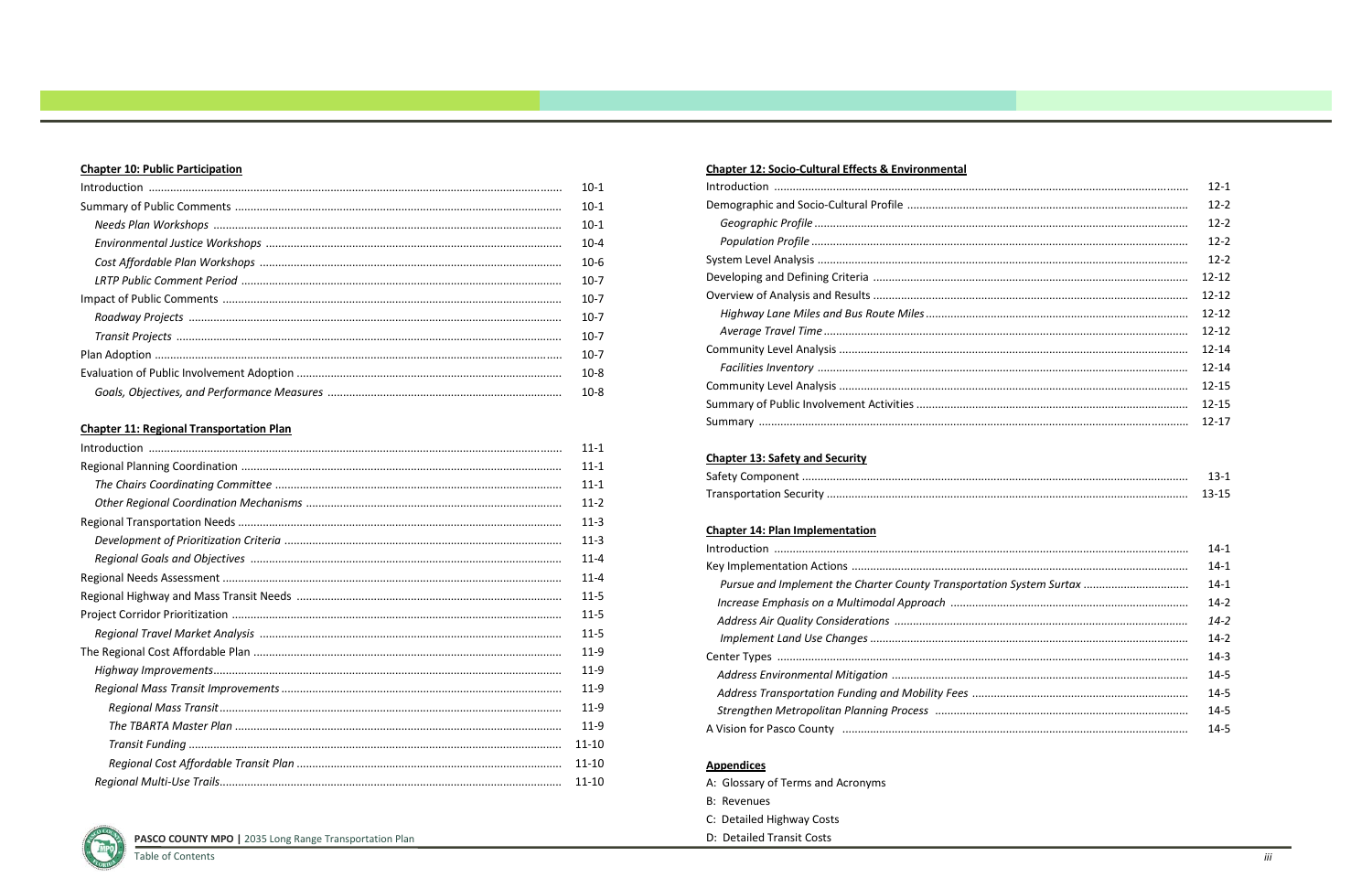**PASCO COUNTY MPO |** 2035 Long Range Transportation Plan Table of Contents



# **List of Tables**

| Table 2-1. Goals, Objectives, and Measures of Effectiveness: SAFETEA-LU, Florida Transportation Plan |          |
|------------------------------------------------------------------------------------------------------|----------|
|                                                                                                      | $2 - 4$  |
|                                                                                                      | $2 - 18$ |
|                                                                                                      | $4 - 4$  |
|                                                                                                      | $5 - 2$  |
|                                                                                                      | $5 - 3$  |
|                                                                                                      | $5-4$    |
|                                                                                                      | $5 - 4$  |
| Table 5-5. FDOT Inflation Factors to Convert                                                         |          |
|                                                                                                      | $5 - 5$  |
| Table 5-6. FDOT Inflation Factors to Convert                                                         |          |
|                                                                                                      | $5-5$    |
|                                                                                                      | $5 - 7$  |
|                                                                                                      | $5-8$    |
|                                                                                                      | $5-8$    |
|                                                                                                      | $5 - 12$ |
|                                                                                                      | $5 - 12$ |
| Table 5-12 Pasco County Roadway and Transit Facilities Funding (2015-2035)                           | $5 - 12$ |
|                                                                                                      | $5 - 12$ |
|                                                                                                      | $6 - 3$  |
| Table 6-2. 2015-2035 Pasco County Public Transportation Needs Plan                                   |          |
|                                                                                                      | $6 - 10$ |

|                                                                    | $7 - 1$   |
|--------------------------------------------------------------------|-----------|
| istribution of Revenues by Source (2015-2035) 2035                 |           |
|                                                                    | $7 - 1$   |
|                                                                    | $7 - 5$   |
|                                                                    | $7 - 9$   |
| ong Range Transit Element 2015-2035 Cost Affordable Plan,          |           |
|                                                                    | $7 - 13$  |
|                                                                    | $7 - 24$  |
|                                                                    | $7 - 24$  |
| 015-2035 Mobility Management System/Congestion Management projects | $7 - 24$  |
|                                                                    | $7 - 29$  |
|                                                                    | $8 - 2$   |
|                                                                    | $8 - 3$   |
|                                                                    | $8 - 6$   |
|                                                                    | $8 - 7$   |
|                                                                    | $8 - 9$   |
|                                                                    | $8 - 7$   |
|                                                                    | $10 - 10$ |
|                                                                    | $12 - 3$  |
|                                                                    | $12 - 10$ |
|                                                                    | $12 - 13$ |
|                                                                    | $12 - 13$ |
|                                                                    | $12 - 13$ |
|                                                                    | $13 - 4$  |
|                                                                    | $14-3$    |
|                                                                    |           |

Table 7‐1. Distribution of Costs by Transportation Mode/Program (2015 - 2035) 2035 Cost Affordable Plan. .... Table 7‐2. Distribution of Revenues by Source (2015‐2035) 2035 Table 7‐3. Committed Roadway Improvements. . ............................................................................ 7‐5 Table 7‐4. 2015‐2035 Cost Affordable Improvements. ................................................................... 7‐9 Table 7‐5. Long Range Transit Element 2015‐2035 Cost Affordable Plan, Implementation Schedule. ............................ Table 7‐6. Multi‐use trail, pedestrian, and bicycle projects. ............................................................ 7‐24 Table 7‐7. Intelligent Transportation System projects. .................................................................... 7‐24 Table 7‐8. 2015‐2035 Mobility Management System/Congestion Management projects. . ........... 7‐24 Table 7‐9. Freight Hot Spot Location and Description. . ................................................................... 7‐29 Table 8‐1. Pasco County Quantitative Measures. ............................................................................ 8‐2 Table 8‐2. Pasco County Qualitative Measures. ............................................................................... 8‐3 Table 8‐3. Prioritization Criteria. ...................................................................................................... 8‐6 Table 8‐4. Project Selection Criterion. . ............................................................................................ 8‐7 Table 8‐5. Roadway Project Prioritization. ....................................................................................... 8‐9 Table 8‐6. Pasco County ETDM Projects. . ........................................................................................ 8‐7 Table 10‐1. Public Involvement Evaluation........................................................................................ 10‐10Table 12‐1. Population by Municipality ............................................................................................. 12‐3 Table 12‐2. Pasco County Employment by Industry .......................................................................... 12‐10 Table 12‐3. Highway Land Miles and Bus Route Miles ...................................................................... 12‐13 Table 12‐4. Average Travel Time........................................................................................................ 12‐13 Table 12‐5. Accessibility Measures .................................................................................................... 12‐13 Table 13‐1. Crash Type Relationships ................................................................................................ 13‐4 Table 14‐1. Center Types ................................................................................................................... 14‐3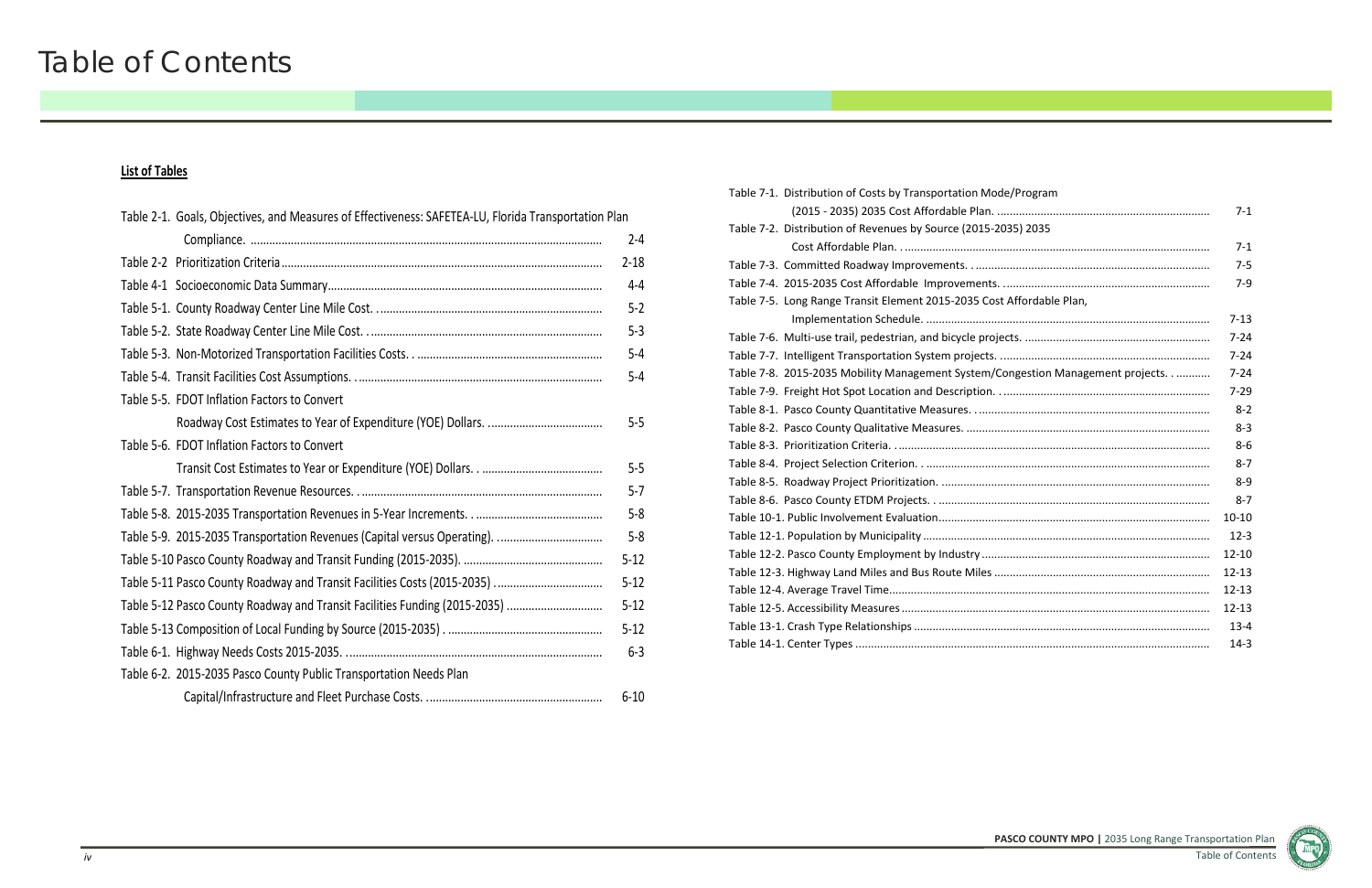#### **List of Maps**

|                                                                          | $4 - 1$  |
|--------------------------------------------------------------------------|----------|
|                                                                          |          |
| Map 4-2. Socioeconomic Data Update Unincorporated Pasco Future Land Use. | $4 - 3$  |
|                                                                          | $4 - 5$  |
|                                                                          | $4 - 6$  |
|                                                                          | $6-2$    |
|                                                                          | $6 - 5$  |
|                                                                          | $6 - 8$  |
|                                                                          | $6-9$    |
|                                                                          | $6 - 12$ |
|                                                                          | $6 - 13$ |
|                                                                          | $6 - 14$ |
|                                                                          | $7 - 4$  |
|                                                                          | $7 - 6$  |
|                                                                          | $7 - 7$  |
|                                                                          | $7 - 8$  |
|                                                                          | $7 - 14$ |
|                                                                          | $7 - 16$ |
|                                                                          | $7 - 17$ |
|                                                                          | $7 - 25$ |
|                                                                          | $7 - 26$ |
|                                                                          | $7 - 27$ |
| Map 7-10. Cost Affordable Intelligent Transportation System and          |          |
|                                                                          | $7 - 28$ |
|                                                                          | $7 - 29$ |
| Map 8-1. Cost Affordable Roadway Improvements on Goods Movement Routes   | $8 - 5$  |
|                                                                          | $8 - 14$ |
|                                                                          | $8 - 15$ |
|                                                                          | $8 - 17$ |
|                                                                          | $8 - 18$ |

|                                                           | $9 - 5$   |
|-----------------------------------------------------------|-----------|
| Map 9-2. Existing and Committed Roadway Network 2009-2014 |           |
|                                                           | $9-6$     |
|                                                           | $10-6$    |
|                                                           | $11 - 6$  |
|                                                           | $11 - 7$  |
|                                                           | $11 - 8$  |
|                                                           | $11 - 11$ |
|                                                           | 11-12     |
|                                                           | $11 - 13$ |
|                                                           | $12 - 4$  |
|                                                           | $12 - 5$  |
|                                                           | $12 - 6$  |
|                                                           | $12 - 7$  |
|                                                           | $12 - 8$  |
|                                                           | $12-9$    |
|                                                           | $12 - 16$ |
|                                                           | $13 - 7$  |
|                                                           | $13 - 8$  |
|                                                           | 13-9      |
|                                                           | $13 - 10$ |
|                                                           | $13 - 11$ |
|                                                           | $13 - 12$ |
|                                                           | $13 - 13$ |
|                                                           | 13-14     |
|                                                           | $14 - 1$  |

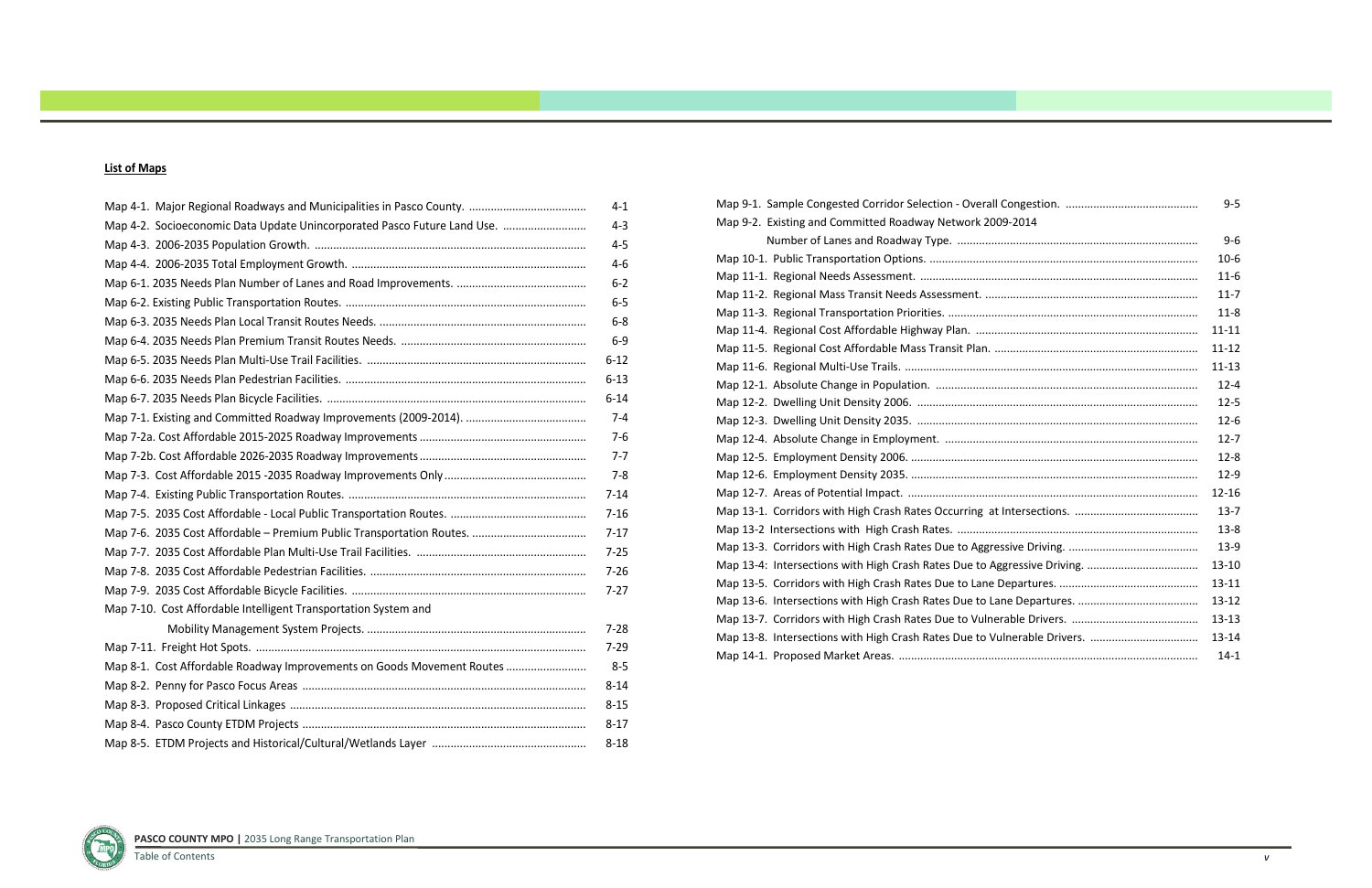**PASCO COUNTY MPO |** 2035 Long Range Transportation Plan

Table of Contents

# Table of Contents

#### **List of Figures**

|                                                                               | $1 - 1$  |
|-------------------------------------------------------------------------------|----------|
|                                                                               | $2 - 1$  |
|                                                                               | $3 - 1$  |
|                                                                               | $4 - 7$  |
|                                                                               | $4 - 7$  |
|                                                                               | $4 - 7$  |
|                                                                               | $4 - 7$  |
|                                                                               | $5 - 10$ |
|                                                                               | $5 - 10$ |
|                                                                               | $5 - 11$ |
|                                                                               | $5 - 11$ |
|                                                                               | $5 - 13$ |
|                                                                               | $5 - 13$ |
|                                                                               | $5 - 13$ |
| Figure 5-8. 2015-2035 Local, State, and Federal Roadway and Transit Funding   | $5 - 13$ |
| Figure 6-1. 2015-2035 Pasco County Public Transportation Needs Plan           |          |
|                                                                               | $6 - 10$ |
| Figure 6-2. 2015-2035 Pasco County Public Transportation Needs Plan           |          |
|                                                                               | $6 - 10$ |
| Figure 7-1. 2015-2035 Pasco County Public Transportation Cost Affordable Plan |          |
|                                                                               | $7 - 15$ |
| Figure 7-2. 2015-2035 Pasco County Public Transportation Cost Affordable Plan |          |
|                                                                               | $7 - 15$ |
| Figure 7-3. 2015-2035 Pasco County Public Transportation Cost Affordable Plan |          |
|                                                                               | $7 - 18$ |
| Figure 7-4. 2015-2035 Pasco County Public Transportation Cost Affordable Plan |          |
|                                                                               | $7 - 18$ |
| Figure 7-5. Pinellas Suncoast Transit Authority (PSTA) hybrid, electric buses | $7 - 19$ |
|                                                                               | $7 - 20$ |
|                                                                               | $7 - 22$ |
|                                                                               | $7 - 23$ |

|                                                                                | $9 - 1$   |
|--------------------------------------------------------------------------------|-----------|
| Figure 9-2. Pasco County MPO's Eight Step Congestion Management Process.       | $9 - 2$   |
|                                                                                | $9 - 4$   |
| Figure 9-4. Percent of Roadway Miles by LOS Type - Pasco County (2009 & 2014). | $9 - 7$   |
|                                                                                | $9 - 7$   |
|                                                                                | $9 - 8$   |
|                                                                                | $9 - 8$   |
| Figure 9-8. Congestion Management Strategies in Pasco CMP Strategy Toolbox.    | $9 - 9$   |
|                                                                                | $9 - 11$  |
|                                                                                | $9 - 12$  |
|                                                                                | $9 - 12$  |
|                                                                                | $9 - 12$  |
|                                                                                | $9 - 13$  |
|                                                                                | $9 - 14$  |
|                                                                                | $12 - 3$  |
|                                                                                | $12 - 10$ |
|                                                                                | $12 - 10$ |
|                                                                                | $12 - 10$ |
|                                                                                | $12 - 11$ |
|                                                                                | $12 - 11$ |
|                                                                                | $12 - 11$ |
|                                                                                | $14-3$    |
|                                                                                | $14-3$    |
|                                                                                | $14-3$    |
|                                                                                | $14-3$    |
|                                                                                |           |

|                      | 9-1       |
|----------------------|-----------|
| gement Process.      | $9 - 2$   |
|                      | $9 - 4$   |
| bunty (2009 & 2014). | $9 - 7$   |
|                      | $9 - 7$   |
|                      | 9-8       |
|                      | 9-8       |
| P Strategy Toolbox.  | $9 - 9$   |
|                      | $9 - 11$  |
|                      | $9 - 12$  |
|                      | $9 - 12$  |
|                      | $9 - 12$  |
|                      | $9 - 13$  |
|                      | $9 - 14$  |
|                      | $12 - 3$  |
|                      | 12-10     |
|                      | $12 - 10$ |
|                      | 12-10     |
|                      | 12-11     |
|                      | 12-11     |
|                      | 12-11     |
|                      | $14-3$    |
|                      | $14-3$    |
|                      | $14-3$    |
|                      | $14-3$    |
|                      |           |

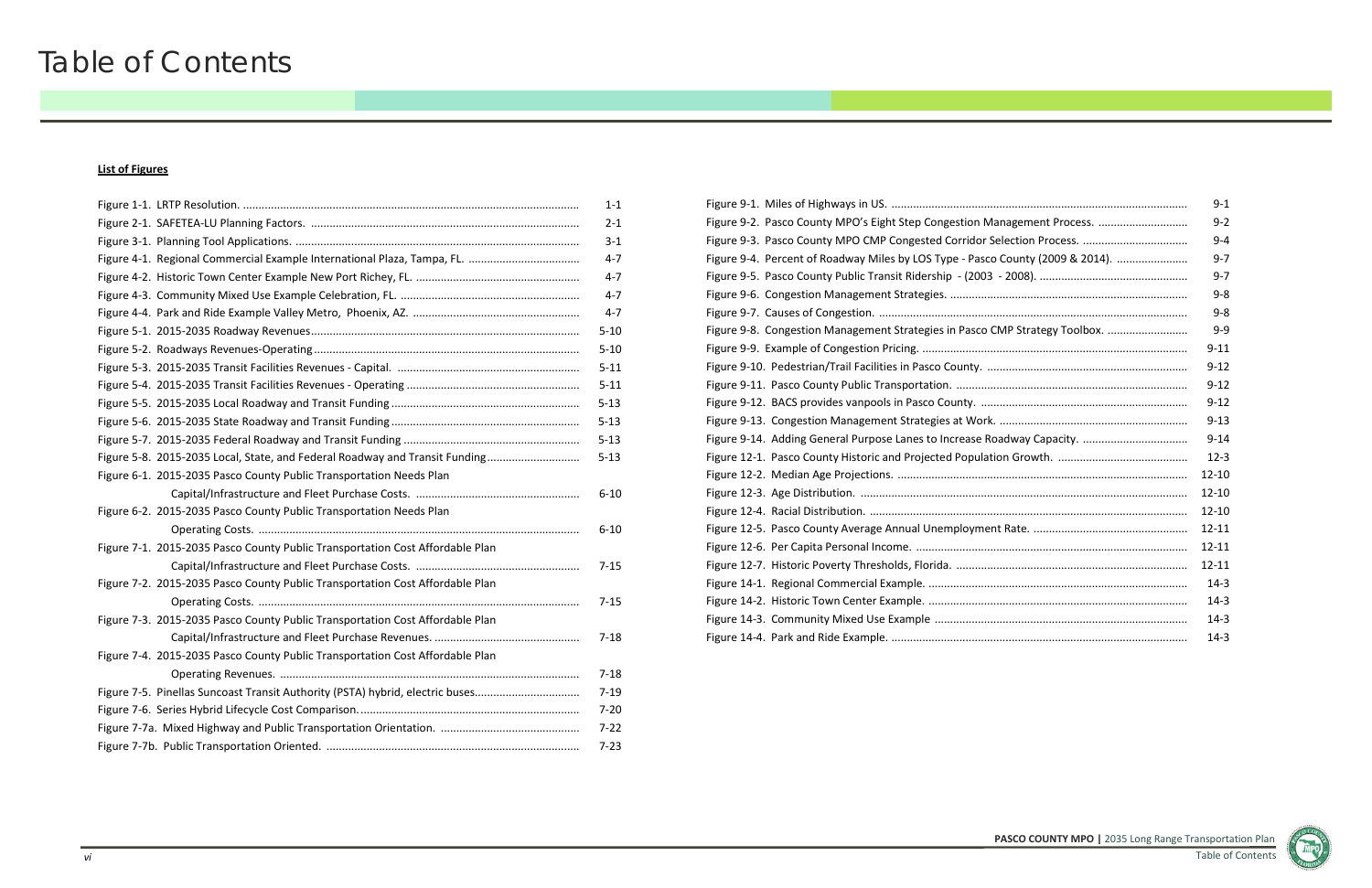# **PASCO COUNTY METROPOLITAN PLANNING ORGANIZATION**

Chairman Michael Cox, CFP (Commissioner, District 4)

Mayor W. Cliff McDuffie Councilmember Rob Marlowe (City of Zephyrhills) (City of New Port Richey)

Vice‐Chairman Richard Rober (Mayor, City of Port Richey)

Mr. Donald J. Skelton, P.E. (District 3) (Ex Officio, FDOT, District Seven Secretary)

Commissioner Pat Mulieri, Ed.D.

Commissioner Jack Mariano(District 5) (District 2)

Mayor Scott Black

Commissioner Ted(District 1) (City of Dade City)

Commissioner Ann

### **PASCO COUNTY METROPOLITAN PLANNING ORGANIZATION STAFF**

James H. Edwards, AICP, Transportation Planning Manager

Ali Atefi, P.E., Engineer III

Manny Lajmiri, Senior Planner

Mabel Risner, Development Review Technician II

7530 Little Road, Suite 320 New Port Richey, FL 34654 Phone (727) 847‐8140 www.pascompo.net

# **PASCO COUNTY METROPOLITAN PLANNING ORGANIZATION 2035 LONG RANGE TRANSPORTATION PLAN**

#### **ENDORSEMENT**

This document was prepared by the Pasco County Metropolitan Planning Organization (MPO) in cooperation with the Federal Highway Administration (FHWA), the Federal Transit Administration (FTA), and the Florida Department of Transportation (FDOT), District Seven.

The preparation of this report has been financed in part through grant(s) from FHWA and FTA, United States Department of Transportation (U.S. DOT), under the State Planning and Research Program, Section 505 (or Metropolitan Planning Pro‐ gram, Section 104[f]) of Title 23, U.S. Code. The contents of this report do not nec‐ essarily reflect the official views or policy of the USDOT.

This document is consistent with the requirements of the Safe Accountable Flexi‐ ble Efficient Transportation Equity Act—A Legacy for Users (SAFETEA‐LU) legisla‐ tion of 2005.

The Pasco County MPO, at its regular meeting of December 10, 2009, adopted by resolution the 2035 Long Range Transportation Plan.

Further, it is hereby certified that the planning process of the Pasco Area Transpor‐ tation Study is in conformance with the provisions of 23 C.F.R. 450, 23 U.S.C. 134, and 339.175(7) Florida Statutes, and is consistent with all Federal and State re‐ quirements. Federal Register Volume 48, No. 127, Part 450‐114, "Urban Transpor‐ tation Planning Process" Certification was dated June 30, 1983; the previous certifi‐ cation was in February 2005; and the last FHWA/FTA Certification review was in February 2009. The next certification is scheduled for the year 2014.

This certification is being made on the basis of an in‐depth review utilizing <sup>a</sup> check list provided by the FDOT and covering all aspects of the transportation planning process in this urbanized area.

In accordance with Title VI of the Civil Rights Act of 1964 and other nondiscrimina‐ tion laws, public participation is solicited without regard to race, color, national origin, age, sex, religion, disability, familial, or income status. It is <sup>a</sup> priority for the MPO that all citizens of Pasco County be given the opportunity to participate in the transportation planning process, including low‐income individuals, the dlderly, per‐ sons with dicabilities, and persons with limited English proficiency. You may con‐ tact the MPO's Title VI Specilaist at (727) 847‐8140 if you have any discrimination complaints.



Prepared with support from Tindale‐Oliver & Associates, Inc., Tampa, Florida.